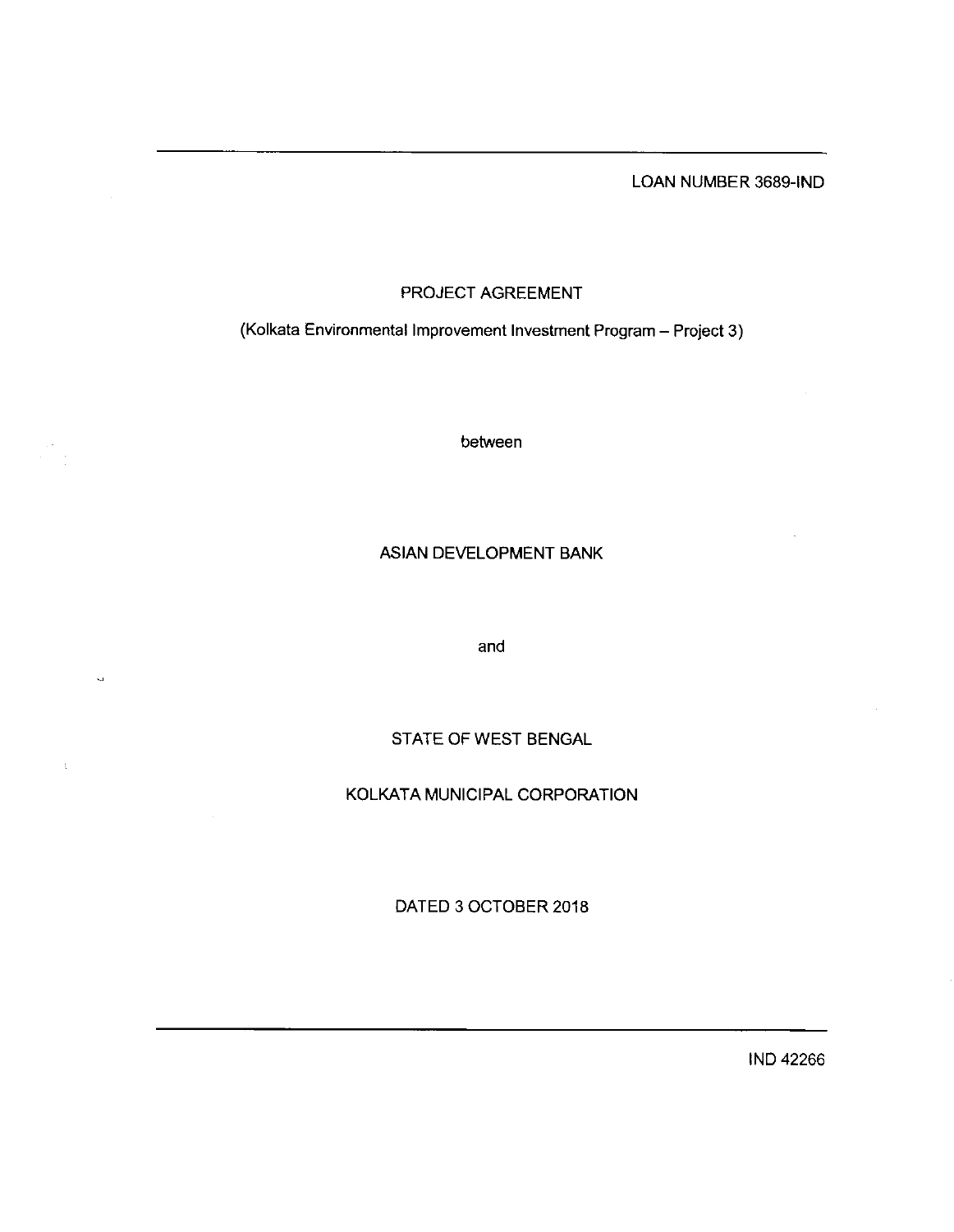## PROJECT AGREEMENT

PROJECT AGREEMENT dated 3 0ctober 2018 between ASIAN DEVELOPMENT BANK("ADB") on the one part, and the STATE OF WEST BENGAL acting by its Governor ("State") and KOLKATA MUNICIPAL CORPORATION ("KMC") on the other part.

### WHEREAS

(A) by a Loan Agreement of even date herewith between India("Borrower") and ADB, ADB has agreed to make to the Borrower a loan of one hundred million Dollars (\$100,000,000) on the terms and conditions setforth in the Loan Agreement, but only on the condition that the proceeds of the loan be made available to the State acting through KMC ("EA") and that the State and KMC agree to undertake certain obligations towards ADB set forth herein; and

(B) the State and KMC, in consideration of ADB entering into the Loan Agreement with the Borrower, have agreed to undertake the obligations set forth herein;

NOW THEREFORE the parties hereto agree as follows:

## ARTICLE I

#### **Definitions**

Section 1.01. (a) Wherever used in this Project Agreement, unless the context otherwise requires, the several terms defined in the Loan Agreement and in the Loan Regulations (as so defined) have the respective meanings therein set forth.

## **ARTICLE II**

### Particular Covenants

Section 2.01. (a) The State acting through KMC shall carry out the Project with due diligence and efficiency, and in conformity with sound applicable technical, financial, business, and development practices.

 $(b)$  In the carrying out of the Project and operation of the Project facilities, the State and KMC shall perform all obligations set forth in the Loan Agreement to the extent that they are applicable to the State and KMC respectively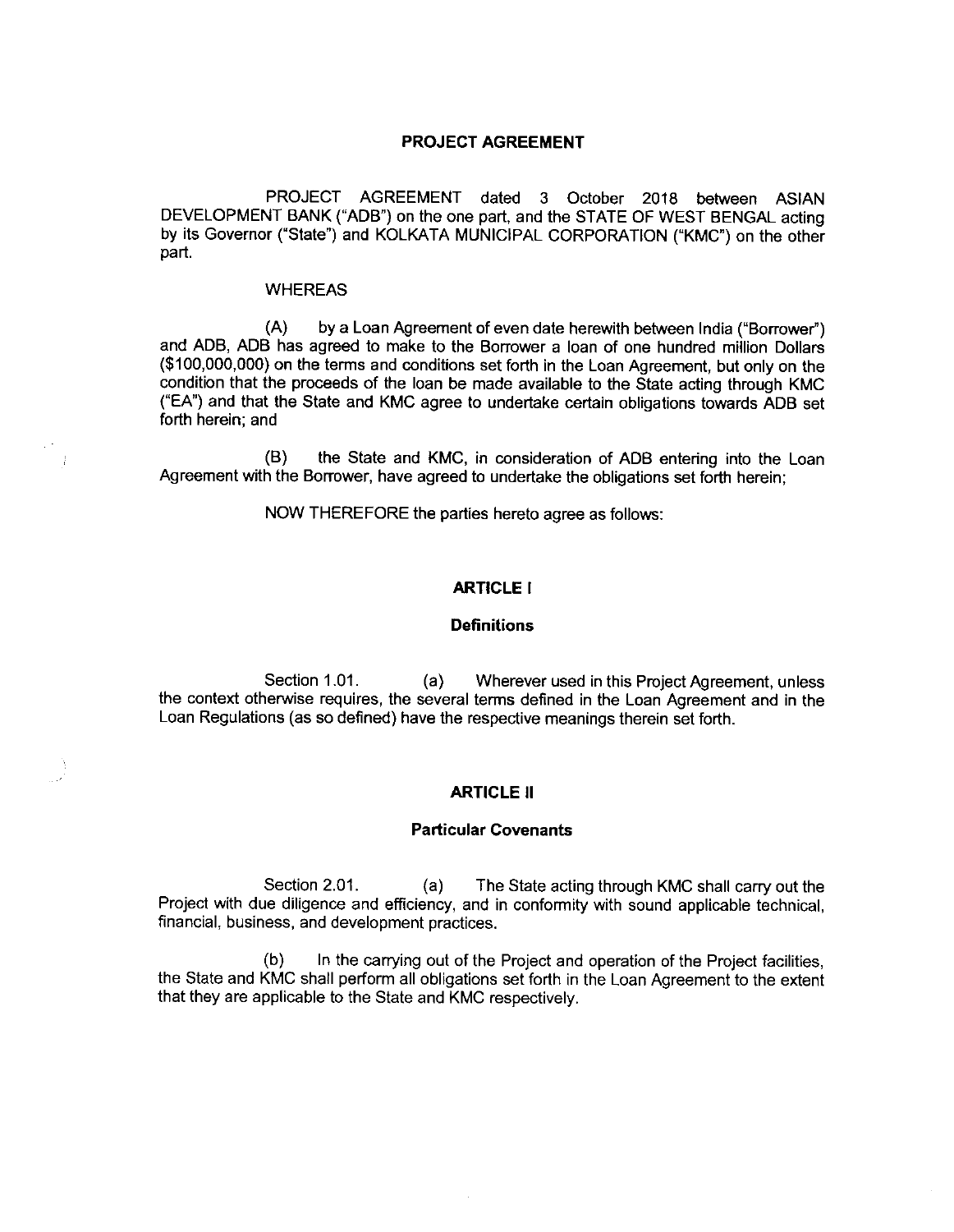Section 2.02. The State shall make available, promptly as needed, and on terms and conditions mutually acceptable to ADB and the Borrower, the funds, facilities, services, land and other resources as required, in addition to the proceeds of the Loan, for the carrying out of the Project.

Section 2.03. (a) In the carrying out of the Project, the State acting through KMC shall engage competent and qualified consultants and contractors, consistent with ADB's Procurement Guidelines, to an extent and upon terms and conditions mutually satisfactory to ADB and the Borrower.

(b) Except as ADB and the Borrower may otherwise agree, the State acting through KMC shall procure all items of expenditures to befinanced out of the proceeds of the Loan in accordance with the provisions of Schedule 4 to the Loan Agreement. ADB may refuse to finance a contract where any such item has not been procured under procedures substantially in accordance with those agreed between the Borrower and ADB or where the terms and conditions of the contract are not satisfactory to ADB.

Section 2.04. The State acting through KMC shall carry out the Project in accordance with plans, design standards, specifications, work schedules and construction methods acceptable to ADB and the Borrower. The State acting through KMC shall furnish, or cause to be furnished, to ADB, promptly after their preparation, such plans, design standards, specifications and work schedules, and any material modifications subsequently made therein, in such detail as ADB shall reasonably request.

Section 2.05. (a) The State and/or KMC as appropriate shall take out and maintain with responsible insurers, or make other arrangements satisfactory to ADB for, insurance of Project facilities to such extent and against such risks and in such amounts as shall be consistent with sound practice.

(b) Without limiting the generality of theforegoing, the State and/or KMC as appropriate, shall insure, or cause to be insured, the Goods to be procured, including imported for the Project against hazards incident to the acquisition, transportation and delivery thereof to the place of use or installation, and for such insurance any indemnity shall be payable in a currency freely usable to replace or repair such Goods.

Section 2.06. The State and KMC shall each maintain, or cause to be maintained, records and accounts adequate to identify the items of expenditurefinanced out of the proceeds of the Loan, to disclose the use thereof in the Project, to record the progress of the Project (including the cost thereof) and to reflect, in accordance with consistently maintained sound accounting principles, its operations andfinancial condition.

Section 2.07. (a) ADB, the State and KMC shall cooperate fully to ensure that the purposes of the Loan will be accomplished.

(b) The State and KMC shall each as required, promptly inform ADB through the Borrower of any condition which interferes with, or threatens to interfere with, the progress of the Project, the performance of its obligations under this Project Agreement or the Financing Arrangements, or the accomplishment of the purposes of the Loan.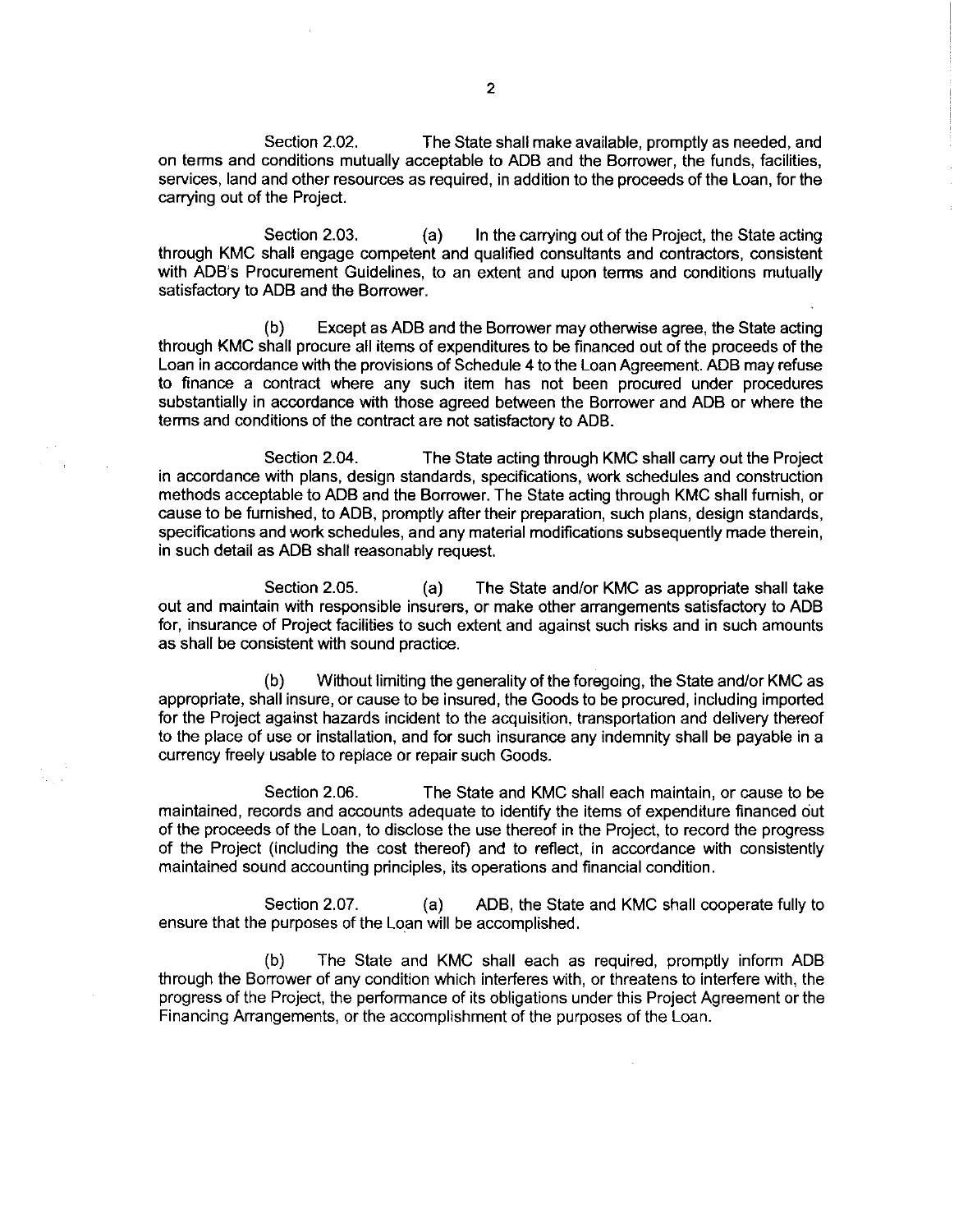(c) ADB, the State and KMC shall from time to time, at the request of any of them, exchange views through their representatives with regard to any matters relating to the Project, the State, KMC and the Loan.

Section 2.08. (a) In so far as it relates to the Project, the State acting through KMC shall furnish to ADB all such reports and information as ADB shall reasonably request concerning (i) the Loan and the expenditure of the proceeds thereof; (ii) the items of expenditure financed out of such proceeds; (iii) the Project; (iv) the administration, operations and financial status of the State and financial condition of KMC; and (v) any other matters relating to the purposes of the Loan.

(b) Without limiting the generality of the foregoing, the State acting through KMC shall furnish to ADB periodic reports on the execution of the Project and on the operation and management of the Project facilities. Such reports shall be submitted in such form and in such detail and within such a period as ADB shall reasonably request, and shall indicate, among other things, progress made and problems encountered during the period under review, steps taken or proposed to be taken to remedy these problems, and proposed program of activities and expected progress during the following period.

(c) Promptly after physical completion of the Project, but in any event not later than 3 months thereafter or such later date as ADB may agree for this purpose, the State acting through KMC shall prepare and furnish to ADB a report, in such form and in such detail as ADB shall reasonably request, on the execution and initial operation of the Project, including its cost, the performance by the State and KMC of their obligations under this Project Agreement and the accomplishment of the purposes of the Loan.

Section 2.09. (a) The State acting through KMC shall (i) maintain separate accounts and records for the Project; (ii) prepare annual financial statements for the Project in accordance with financial reporting standards prevalent in the country; (iii) have such financial statements audited annually by independent auditors whose qualifications, experience and terms of reference are acceptable to ADB, in accordance with auditing standards acceptable to ADB; (iv) as part of each such audit, have the auditors prepare a report, which includes the auditors' opinion(s) on the financial statements and the use of the Loan proceeds, and a management letter (which sets out the deficiencies in the internal control of the Project that were identified in the course of the audit, if any); and (v) furnish to ADB, no later than 6 months after the close of the fiscal year to which they relate, copies of such audited financial statements, audit report and management letter, all in the English language, and such other information concerning these documents and the audit thereof as ADB shall from time to time reasonably request.

(b) ADB shall disclose the annual audited financial statements for the Project and the opinion of the auditors on the financial statements within 14 days of the date of ADB's confirmation of their acceptability by posting them on ADB's website.

(c) In addition to annual audited financial statements referred to in subsection (a) hereinabove, KMC shall (i) provide its annual financial statements prepared in accordance with financing reporting standards prevalent in the country; (ii) have its financial statements audited annually by independent auditors whose qualifications, experience and terms of reference are acceptable to ADB, in accordance with auditing standards acceptable to ADB; (iii) as part of each such audit, have the auditors prepare the auditors' opinion(s) on the financial statements; and (iv) furnish to ADB, no later than 1 month after approval by the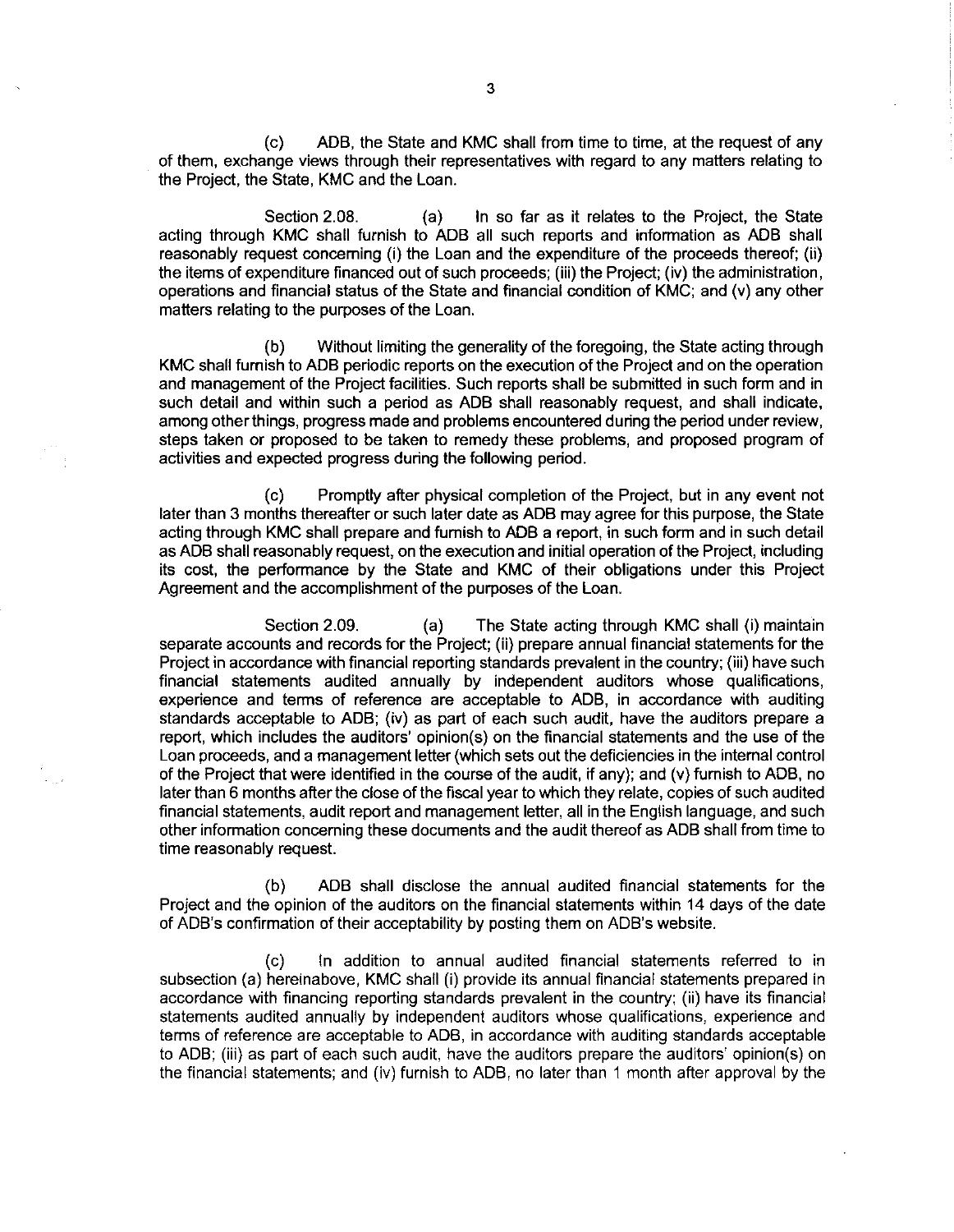relevant authority, copies of such audited financial statements and auditors' opinion(s), all in the English language, and such other information concerning these documents and the audit thereof as ADB shall from time to time reasonably request.

(d) The State acting through KMC shall enable ADB, upon ADB's request, to discuss the financial statements for the Project and KMC and its financial affairs where they relate to the Project with the auditors appointed by KMC pursuant to subsections (a)(iii) and (c)(ii) hereinabove, and shall authorize and require any representative of such auditors to participate in any such discussions requested by ADB. This is provided that such discussions shall be conducted only in the presence of an authorized officer of KMC, unless it shall otherwise agree.

Section 2.10. The State and KMC shall enable ADB's representatives to inspect the Project, the Goods and Works and any relevant records and documents.

Section 2.11. (a) The State and KMC shall, promptly as required, take all action within its powers to maintain its corporate existence (in case of KMC), to carry on its operations, and to acquire, maintain and renew all rights, properties, powers, privileges and franchises which are necessary in the carrying out of the Project or in the conduct of its operations.

(b) In relation to the Project, the State and KMC shall at all times conduct its operations in accordance with sound applicable technical, financial, business, development and operational practices, and under the supervision of competent and experienced management and personnel.

(c) In relation to the Project, the State and KMC shall at all times operate and maintain its plants, equipment and other property, and from time to time, promptly as needed, make all necessary repairs and renewals thereof, all in accordance with sound applicable technical, financial, business, development, operational and maintenance practices.

Section 2.12. Except as ADB may otherwise agree, the State and KMC shall not sell, lease or otherwise dispose of any of their respective assets which shall be required for the efficient carrying on of its operations or the disposal of which may prejudice their ability to perform satisfactorily any of its obligations under this Project Agreement.

Section 2.13. Except as ADB may otherwise agree, in relation to the Project, the State and KMC shall apply the proceeds of the Loan to the financing of expenditures on the Project in accordance with the provisions of the Loan Agreement and this Project Agreement, and shall ensure that all items of expenditures financed out of such proceeds are used exclusively in the carrying out of the Project.

Section 2.14. Except as ADB may otherwise agree, in relation to the Project, the State shall duly perform all its respective obligations under the Financing Arrangements, and shall not take, or concur in, any action which would have the effect of assigning, amending, abrogating or waiving any rights or obligations of the parties under the Financing Arrangements.

Section 2.15. The State and KMC shall promptly notify ADB of any proposal to amend, suspend or repeal any provision of its respective constitutional documents, which, if implemented, could adversely affect the carrying out of the Project or the operation of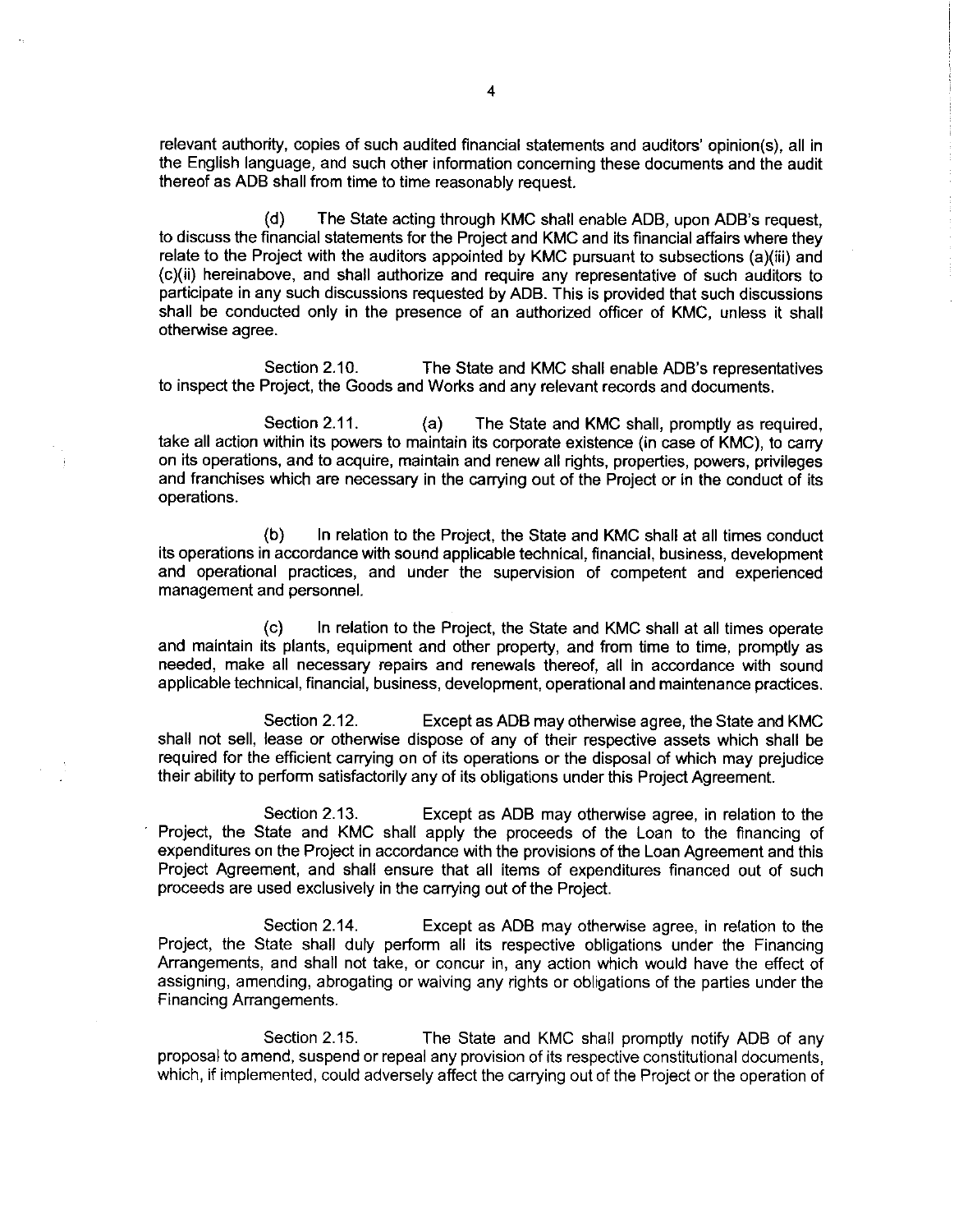the Project facilities. The State and KMC as applicable shall afford ADB an adequate opportunity to comment on such proposal in taking any action thereon.

#### **ARTICLE III**

#### Effective Date; Termination

Section 3.01. This Project Agreement shall come into force and effect on the date on which the Loan Agreement comes into force and effect. ADB shall promptly notify the State and KMC of such date.

Section 3.02. This Project Agreement and all obligations of the parties hereunder shall terminate on the date on which the Loan Agreement shall terminate in accordance with its terms.

Section 3.03. All the provisions of this Project Agreement shall continue infull force and effect notwithstandingany cancellation or suspension underthe Loan Agreement.

## ARTICLE IV

#### Miscellaneous

Section 4.01. Any notice or request required or permitted to be given or made under this Project Agreement and any agreement between the parties contemplated by this Project Agreement shall be in writing. Such notice or request shall be deemed to have been duly given or made when it shall be delivered by hand, mail or facsimile to the party to which it is required or permitted to be given or made at its address hereinafter specified, or at such other address as such party shall have designated by notice to the party giving such notice or making such request. The addresses so specified are:

#### For ADB

Asian Development Bank 6 ADB Avenue Mandaluyong City 1550 Metro Manila **Philippines** 

Facsimile Numbers:

(632) 636-2444 (632) 636- 2293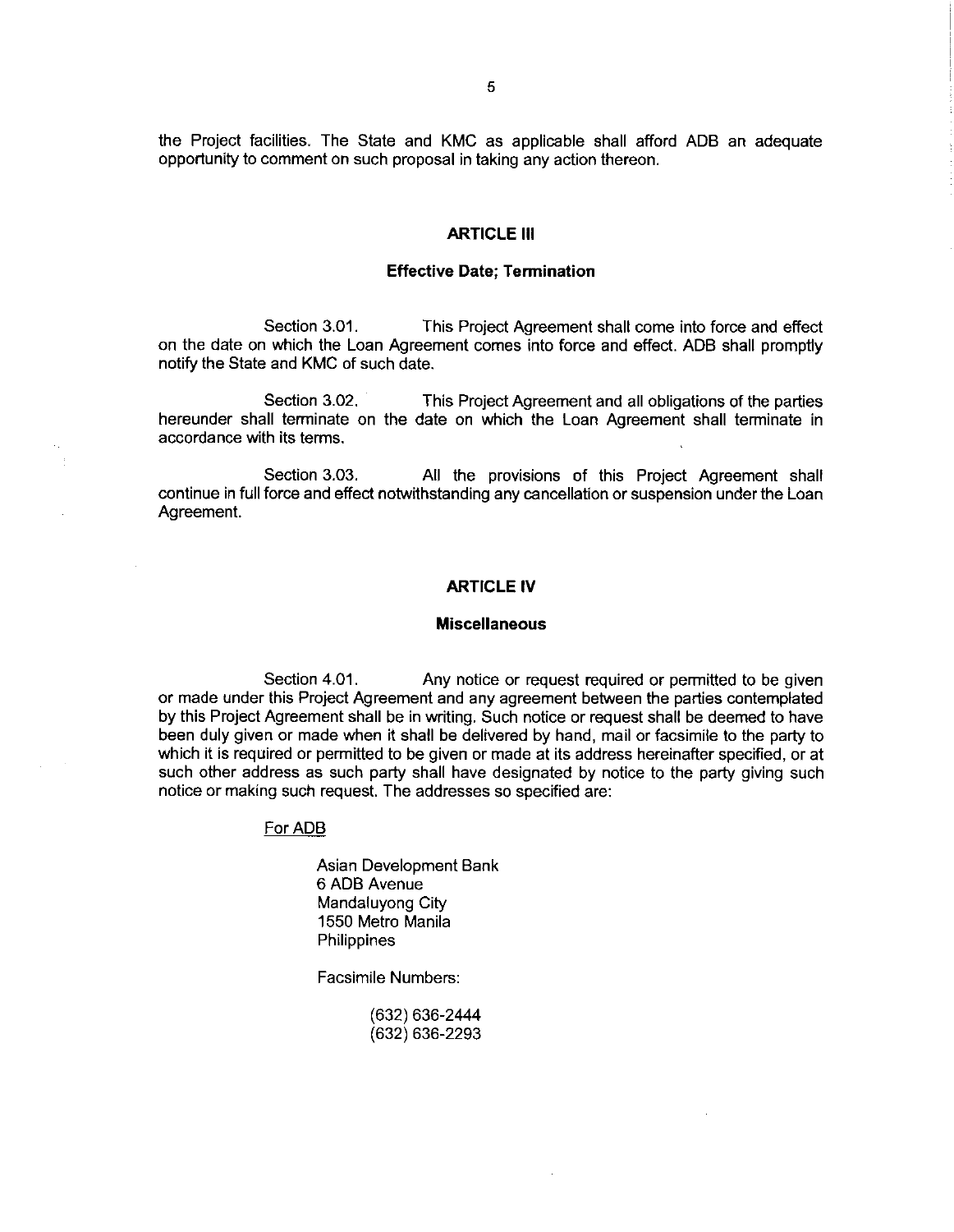For the State of West Benqal

Principal Secretary Department of Urban Development and Municipal Affairs Nagarayan DF-8, Sector-I, Salt Lake, Kolkata 700 064 India Facsimile Number:

(91-33) 2321-1146

#### For Kolkata Municipal Corporation

Special Municipal Commissioner Kolkata Municipal Corporation No. 5, S.N. Banerjee Road, Kolkata 700 013 West Bengal India

Facsimile Number:

(91- 33) 2286-1434 / 1334.

Section 4.02. (a) Any action required or permitted to be taken, and any documents required or permitted to be executed, under this Project Agreement (i) by or on behalf of the State may be taken or executed by its Principal Secretary, Urban Development and Municipal Affairs Department; and (ii) by KMC may be taken or executed by its Special Municipal Commissioner, respectively, or by such other person or persons as he or she shall so designate in writing notified to ADB.

(b) The State and KMC shall furnish to ADB sufficient evidence of the authority of each person who will act under subsection (a) hereinabove, together with the authenticated specimen signature of each such person.

Section 4.03. No delay in exercising, or omission to exercise, any right, power or remedy accruing to either party under this Project Agreement upon any default shall impair any such right, power or remedy or be construed to be a waiver thereof or an acquiescence in such default; nor shall the action of such party in respect of any default, or any acquiescence in any default, affect or impair any right, power or remedy of such party in respect of any other or subsequent default.